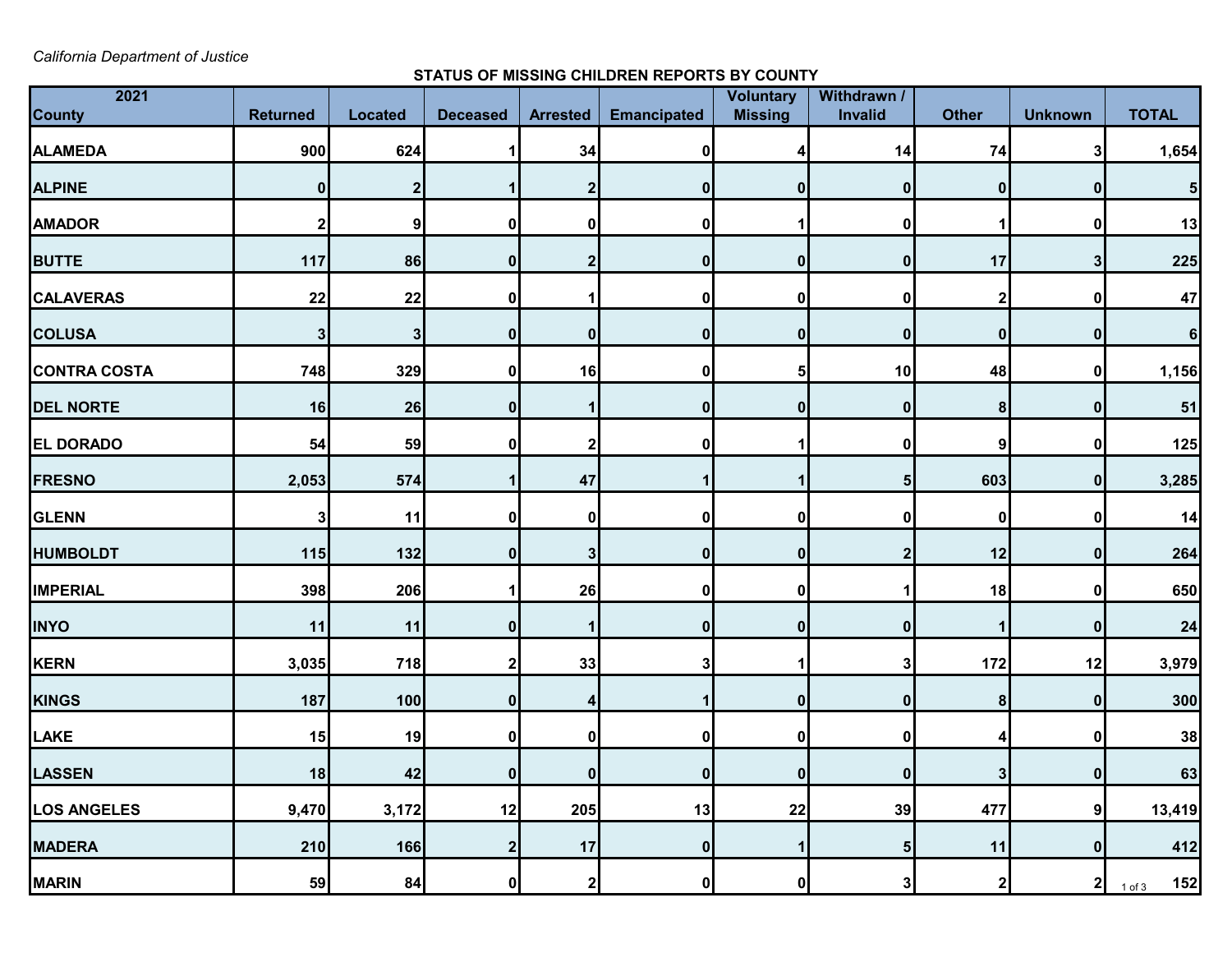*California Department of Justice*

## **STATUS OF MISSING CHILDREN REPORTS BY COUNTY**

| 2021<br><b>County</b>  | <b>Returned</b> | <b>Located</b> | <b>Deceased</b> | <b>Arrested</b> | <b>Emancipated</b> | <b>Voluntary</b><br><b>Missing</b> | Withdrawn /<br>Invalid | <b>Other</b>   | <b>Unknown</b>   | <b>TOTAL</b>            |
|------------------------|-----------------|----------------|-----------------|-----------------|--------------------|------------------------------------|------------------------|----------------|------------------|-------------------------|
| <b>MARIPOSA</b>        | 5               | 21             | 0               |                 | 0                  | $\mathbf{0}$                       | 0                      |                | $\mathbf 0$      | 28                      |
| <b>MENDOCINO</b>       | 23              | 17             | 0               |                 | 0                  | 0                                  | 0                      |                | 0                | 45                      |
| <b>MERCED</b>          | 410             | 219            | $\bf{0}$        | 21              | $\mathbf{0}$       | $\mathbf{0}$                       | 283                    | 31             | 3                | 967                     |
| <b>MODOC</b>           | 3               | 3              | 0               | $\mathbf 0$     | 0                  | O                                  | 0                      | 0              | 0                | $\bf 6$                 |
| <b>MONO</b>            | $\mathbf 1$     | $\mathbf{3}$   | $\bf{0}$        | $\overline{0}$  | 0                  | 0                                  | $\pmb{0}$              | 1              | $\bf{0}$         | $\overline{\mathbf{5}}$ |
| <b>MONTEREY</b>        | 338             | 140            |                 | 17              | 0                  |                                    | 0                      | 29             | 2                | 528                     |
| <b>NAPA</b>            | 39              | 16             |                 | 2 <sub>1</sub>  | 0                  | $\mathbf{0}$                       | $\mathbf 0$            | 1              | $\bf{0}$         | 59                      |
| <b>NEVADA</b>          | 51              | 39             | 0               |                 | 0                  |                                    | 0                      | $\overline{7}$ | 0                | 99                      |
| <b>ORANGE</b>          | 2,346           | 628            |                 | 55              |                    | 12                                 | 3                      | 161            | 0                | 3,210                   |
| <b>PLACER</b>          | 199             | 224            | 0               | 20              | $\mathbf{0}$       | 0                                  | 5                      | 28             | $\mathbf 0$      | 476                     |
| <b>PLUMAS</b>          | 1               | 11             | $\mathbf{0}$    | $\overline{0}$  | $\mathbf{0}$       | 0                                  | 0                      | 1              | 0                | 13                      |
| <b>RIVERSIDE</b>       | 2,216           | 708            | 9               | 46              | Δ                  |                                    | 5                      | 145            | $\mathbf{2}$     | 3,137                   |
| <b>SACRAMENTO</b>      | 2,178           | 809            | 3               | 43              |                    | 12                                 | 31                     | 151            | $\boldsymbol{2}$ | 3,230                   |
| <b>SAN BENITO</b>      | 22              | 39             | 0               |                 | 0                  | $\mathbf{0}$                       | 0                      | 9              | $\mathbf 0$      | 71                      |
| <b>SAN BERNARDINO</b>  | 1,578           | 1,000          | 3               | 51              | 6                  |                                    | 33                     | 379            | $\boldsymbol{2}$ | 3,053                   |
| <b>SAN DIEGO</b>       | 2,344           | 936            | 0               | 12              |                    |                                    | 4                      | 299            | $\mathbf{2}$     | 3,605                   |
| <b>SAN FRANCISCO</b>   | 188             | 158            | $\mathbf 2$     | 25              | 0                  | 3                                  | 3                      | 26             | $\mathbf{2}$     | 407                     |
| <b>SAN JOAQUIN</b>     | 1,653           | 355            |                 | 33              | 2                  | 0                                  | 4                      | 207            | $\mathbf 0$      | 2,257                   |
| <b>SAN LUIS OBISPO</b> | 191             | 181            |                 | $\frac{4}{ }$   | 0                  | $\mathbf{0}$                       | $\mathbf 2$            | 30             | $\mathbf 0$      | 409                     |
| <b>SAN MATEO</b>       | 152             | 136            | 0               | $\mathbf{2}$    | 0                  | 01                                 | 3                      | 19             | $\mathbf{0}$     | 312                     |